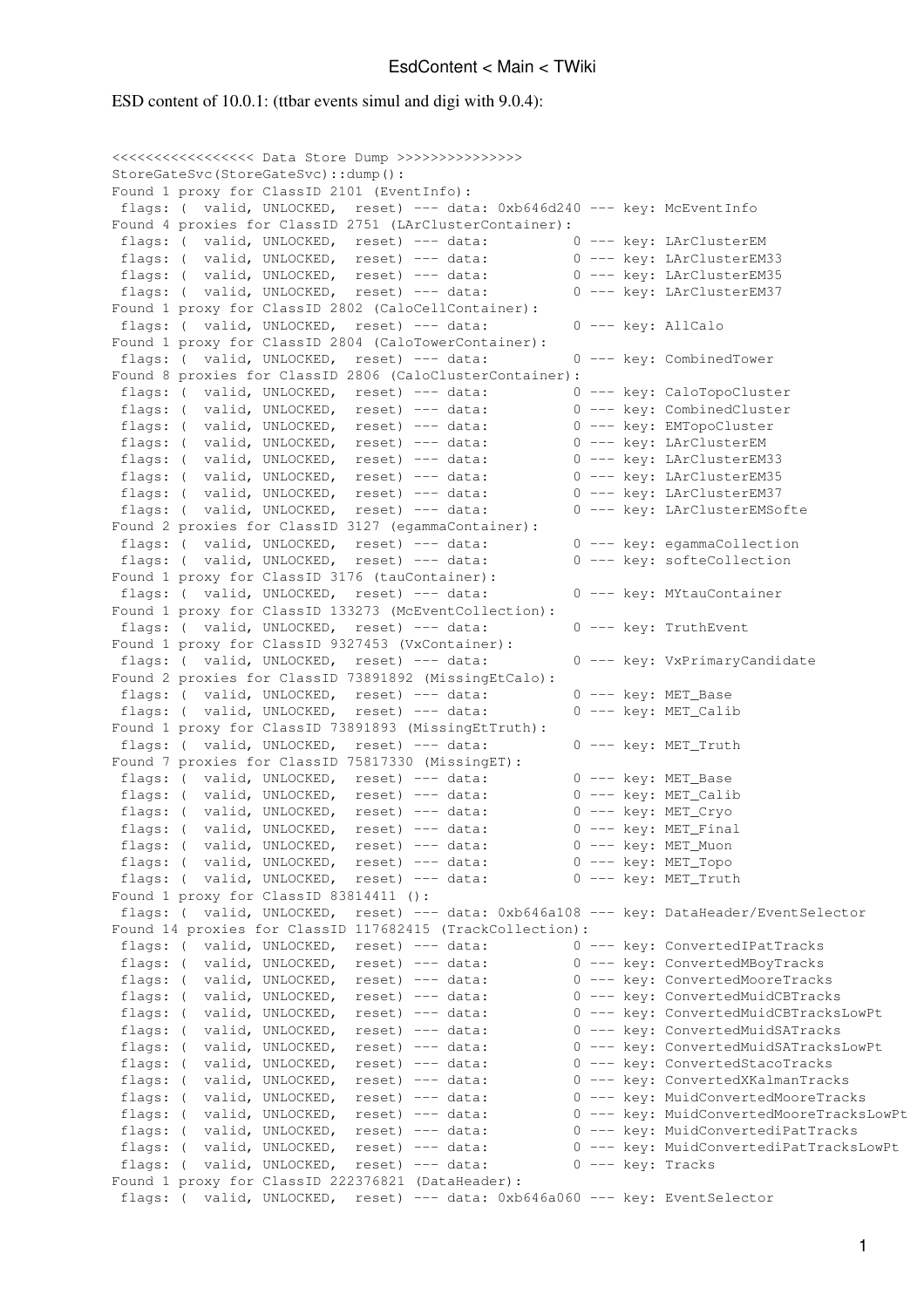## EsdContent < Main < TWiki

Found 2 proxies for ClassID 1123853143 (CombinedMuonContainer): flags: ( valid, UNLOCKED, reset) --- data: 0 --- key: MuidCombinedMuonContainer flags: ( valid, UNLOCKED, reset) --- data: 0 --- key: MuidCombinedMuonContainerLowPt Found 9 proxies for ClassID 1162448536 (JetCollection): flags: ( valid, UNLOCKED, reset) --- data: 0 --- key: Cone4ParticleJets<br>flags: ( valid, UNLOCKED, reset) --- data: 0 --- key: Cone4TowerJets flags: ( valid, UNLOCKED, reset) --- data: 0 --- key: Cone4TowerJets<br>flags: ( valid, UNLOCKED, reset) --- data: 0 --- key: Cone4TruthJets<br>flags: ( valid, UNLOCKED, reset) --- data: 0 --- key: ConeParticleJets flags: ( valid, UNLOCKED, reset) --- data: 0 --- key: Cone4TruthJets flags: ( valid, UNLOCKED, reset) --- data: 0 --- key: ConeParticleJets flags: ( valid, UNLOCKED, reset) --- data: 0 --- key: ConeTowerJets flags: ( valid, UNLOCKED, reset) --- data: 0 --- key: ConeTruthJets flags: ( valid, UNLOCKED, reset) --- data: 0 --- key: KtParticleJets<br>flags: ( valid. UNLOCKED, reset) --- data: 0 --- key: KtTowerJets flags: ( valid, UNLOCKED, reset) --- data: 0 --- key: KtTowerJets flags: ( valid, UNLOCKED, reset) --- data: 0 --- key: KtTruthJets Found 1 proxy for ClassID 1235574503 (TrackRecordCollection): flags: ( valid, UNLOCKED, reset) --- data: 0 --- key: MuonEntryRecordFilter Found 1 proxy for ClassID 1236535072 (TrackTruthCollection): flags: ( valid, UNLOCKED, reset) --- data: 0 --- key: TRACK\_TRACKT\_Map Found 1 proxy for ClassID 1314707306 (TrackParticleTruthCollection): flags: ( valid, UNLOCKED, reset) --- data: 0 --- key: TrackParticleTruthCollection Found 22 proxies for ClassID 1324108263 (INavigable4MomentumCollection): flags: ( valid, UNLOCKED, reset) --- data: 0 --- key: AllCalo flags: ( valid, UNLOCKED, reset) --- data: 0 --- key: CaloTopoCluster flags: ( valid, UNLOCKED, reset) --- data: 0 --- key: CombinedCluster Flags: ( valid, UNLOCKED, reset) --- data: 0 --- key: CombinedCluster<br>flags: ( valid, UNLOCKED, reset) --- data: 0 --- key: CombinedTower<br>flags: ( valid, UNLOCKED, reset) --- data: 0 --- key: Cone4ParticleJets<br>flags: ( val flags: ( valid, UNLOCKED, reset) --- data: flags: ( valid, UNLOCKED, reset) --- data: flags: ( valid, UNLOCKED, reset) --- data: 0 --- key: Cone4TruthJets flags: ( valid, UNLOCKED, reset) --- data: 0 --- key: ConeParticleJets<br>flags: ( valid, UNLOCKED, reset) --- data: 0 --- key: ConeTowerJets flags: ( valid, UNLOCKED, reset) --- data: 0 --- key: ConeTowerJets<br>flags: ( valid, UNLOCKED, reset) --- data: 0 --- key: ConeTruthJets flags: ( valid, UNLOCKED, reset) --- data: 0 --- key: ConeTruthJets<br>flags: ( valid, UNLOCKED, reset) --- data: 0 --- key: EMTopoCluster flags: ( valid, UNLOCKED, reset) --- data: 0 --- key: EMTopoCluster<br>flags: ( valid, UNLOCKED, reset) --- data: 0 --- key: KtParticleJets<br>flags: ( valid, UNLOCKED, reset) --- data: 0 --- key: KtTowerJets flags: ( valid, UNLOCKED, reset) --- data: flags: ( valid, UNLOCKED, reset) --- data: 0 --- key: KtTowerJets flags: ( valid, UNLOCKED, reset) --- data: 0 --- key: KtTruthJets flags: ( valid, UNLOCKED, reset) --- data: 0 --- key: LArClusterEM flags: ( valid, UNLOCKED, reset) --- data: 0 --- key: LArClusterEM33 flags: ( valid, UNLOCKED, reset) --- data: 0 --- key: LArClusterEM35 flags: ( valid, UNLOCKED, reset) --- data: 0 --- key: LArClusterEM37 flags: ( valid, UNLOCKED, reset) --- data: 0 --- key: MuonboyTrackParticles flags: ( valid, UNLOCKED, reset) --- data: 0 --- key: StacoTrackParticles flags: ( valid, UNLOCKED, reset) --- data: 0 --- key: TrackParticleCandidate flags: ( valid, UNLOCKED, reset) --- data: 0 --- key: TrackParticleCandidateXK Found 12 proxies for ClassID 1334834594 (Rec::TrackParticleContainer): flags: ( valid, UNLOCKED, reset) --- data: 0 --- key: MuidCombTrackParticles<br>flags: ( valid, UNLOCKED, reset) --- data: 0 --- key: MuidCombTrackParticlesLowPt flags: ( valid, UNLOCKED, reset) --- data: 0 --- key: MuidCombTrackParticlesLowPt<br>flags: ( valid, UNLOCKED, reset) --- data: 0 --- key: MuidMooreTrackParticlesLowPt<br>flags: ( valid, UNLOCKED, reset) --- data: 0 --- key: Mui flags: ( valid, UNLOCKED, reset) --- data: flags: ( valid, UNLOCKED, reset) --- data: 0 --- key: MuidMooreTrackParticlesLowPt flags: ( valid, UNLOCKED, reset) --- data: 0 --- key: MuidStandAloneTrackParticles flags: ( valid, UNLOCKED, reset) --- data: 0 --- key: MuidStandAloneTrackParticlesLow flags: ( valid, UNLOCKED, reset) --- data: 0 --- key: MuidiPatTrackParticles flags: ( valid, UNLOCKED, reset) --- data: 0 --- key: MuidiPatTrackParticlesLowPt<br>flags: ( valid, UNLOCKED, reset) --- data: 0 --- key: MuonboyTrackParticles flags: ( valid, UNLOCKED, reset) --- data: flags: ( valid, UNLOCKED, reset) --- data: 0 --- key: StacoTrackParticles flags: ( valid, UNLOCKED, reset) --- data: 0 --- key: TrackParticleCandidate flags: ( valid, UNLOCKED, reset) --- data: 0 --- key: TrackParticleCandidateXK </</>  $\langle \text{verhatim}\rangle$ -- Main.DerSchrecklicheSven - 08 Apr 2005 </div><!-- /patternTopic-->

```
%META{"form"}%
%META{"attachments"}%</div><!-- /patternContent-->
---
```

```
%MAKETEXT{"This topic:"}% <nop>%WEB%%META{"parent" prefix="<span class='twikiSeparator'>&nbsp; &qt
```